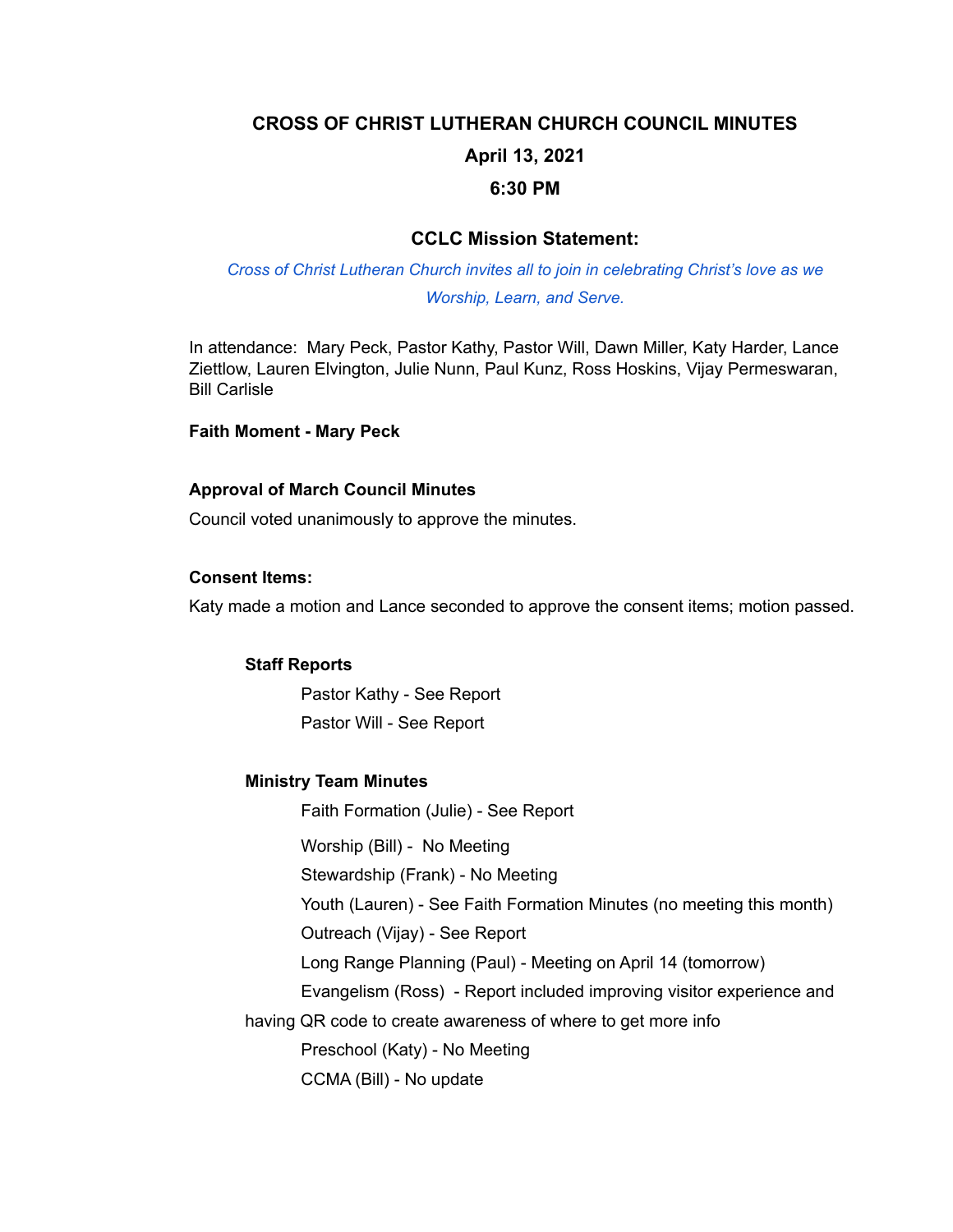Property (Dawn)

- Narthex Update Done; discussing decorating the space, port-a-potty is in place, decided no on HVAC UV system, trash pick up is on an as needed basis
- Custodian Retiring Roberta is retiring at the end of May after 20 years; working on new position description; will discuss a gift for her next month
- Setting up and moving chairs for preparation of in person worship

# **SubTeam Reports**

-

- Finance Team: No meeting
- Re-Opening Task Force: Dawn Update / plan review
	- HVAC Recommendation by team
	- Narthex completed
	- Staff will be fully vaccinated by the beginning of May
	- Re-opening phases and plan:
	- See Re-opening for Worship [\(https://docs.google.com/document/d/1VNxLxbW9b66OzYi](https://docs.google.com/document/d/1VNxLxbW9b66OzYi_BELPsE7_DDXbvFRTiHWSWWbvLoE/edit?usp=sharing)) [\\_BELPsE7\\_DDXbvFRTiHWSWWbvLoE/edit?usp=sharing\)](https://docs.google.com/document/d/1VNxLxbW9b66OzYi_BELPsE7_DDXbvFRTiHWSWWbvLoE/edit?usp=sharing))
	- Currently in Phase 1 (yellow)
	- Small Group Building Covenant review

Dawn moved to accept the reopening plan in person worship and phases, Lance seconded, motion passed.

- Safety Task Force On Hold until Building reopens
- HR Team No Meeting
	- Roberta is retiring at the end of May. Executive Team will be discussing with Ed how to move forward
	- Honoring our relationship with Roberta who has been with us for over 20 years.
- Tech Team See Report
	- Two new cameras and new computer program for Live Streaming- Memorial gifts and budget
	- Test run of live streaming in April and May
	- New Computers purchased for Amy and Pastor Kathy
	- Working on Website
- Gift Policy Team No Meeting